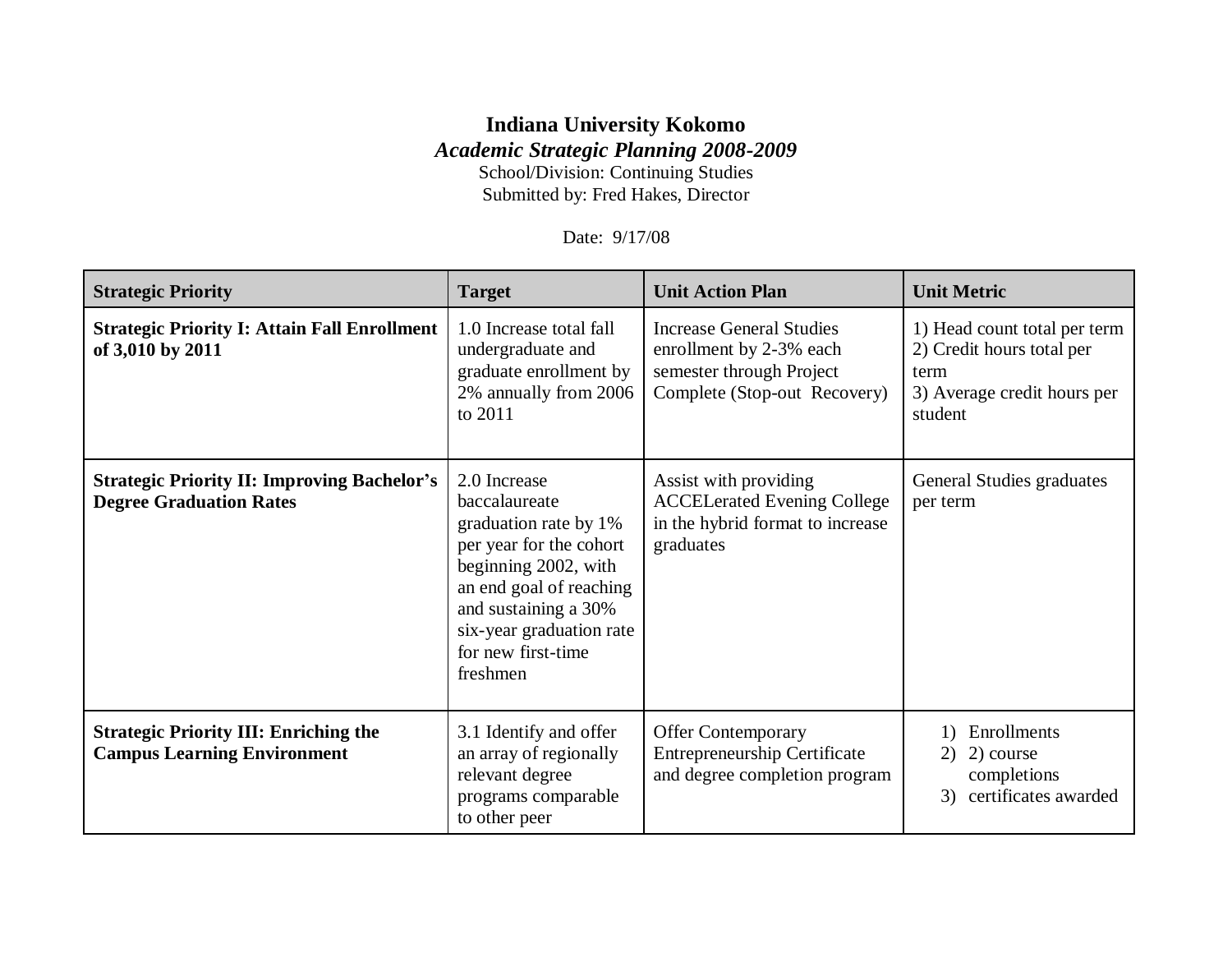| institutions                                                                                                                                                                                                                                                                                                                                                                                                                                                                                |           |  |
|---------------------------------------------------------------------------------------------------------------------------------------------------------------------------------------------------------------------------------------------------------------------------------------------------------------------------------------------------------------------------------------------------------------------------------------------------------------------------------------------|-----------|--|
| 3.2 Implement an<br>operational plan to<br>launch the Health<br><b>Education Center</b><br>building project, that<br>results in necessary<br>University approvals to<br>proceed with the<br>development of a<br>program statement,<br>including site<br>placement, building<br>functions, cost<br>estimate(s), method of<br>financing and other<br>details sufficient to<br>achieve progression to<br>phase II, approval of<br>financing. Phase I<br>operational plan<br>completed by 2008. | <b>NA</b> |  |
| 3.3 A new Campus<br>Facilities Plan will be<br>developed prior to the<br>next biennial budget<br>cycle for 2007-2009,<br>with implementation<br>consistent with<br>emergent campus and<br>IU priorities and                                                                                                                                                                                                                                                                                 | NA        |  |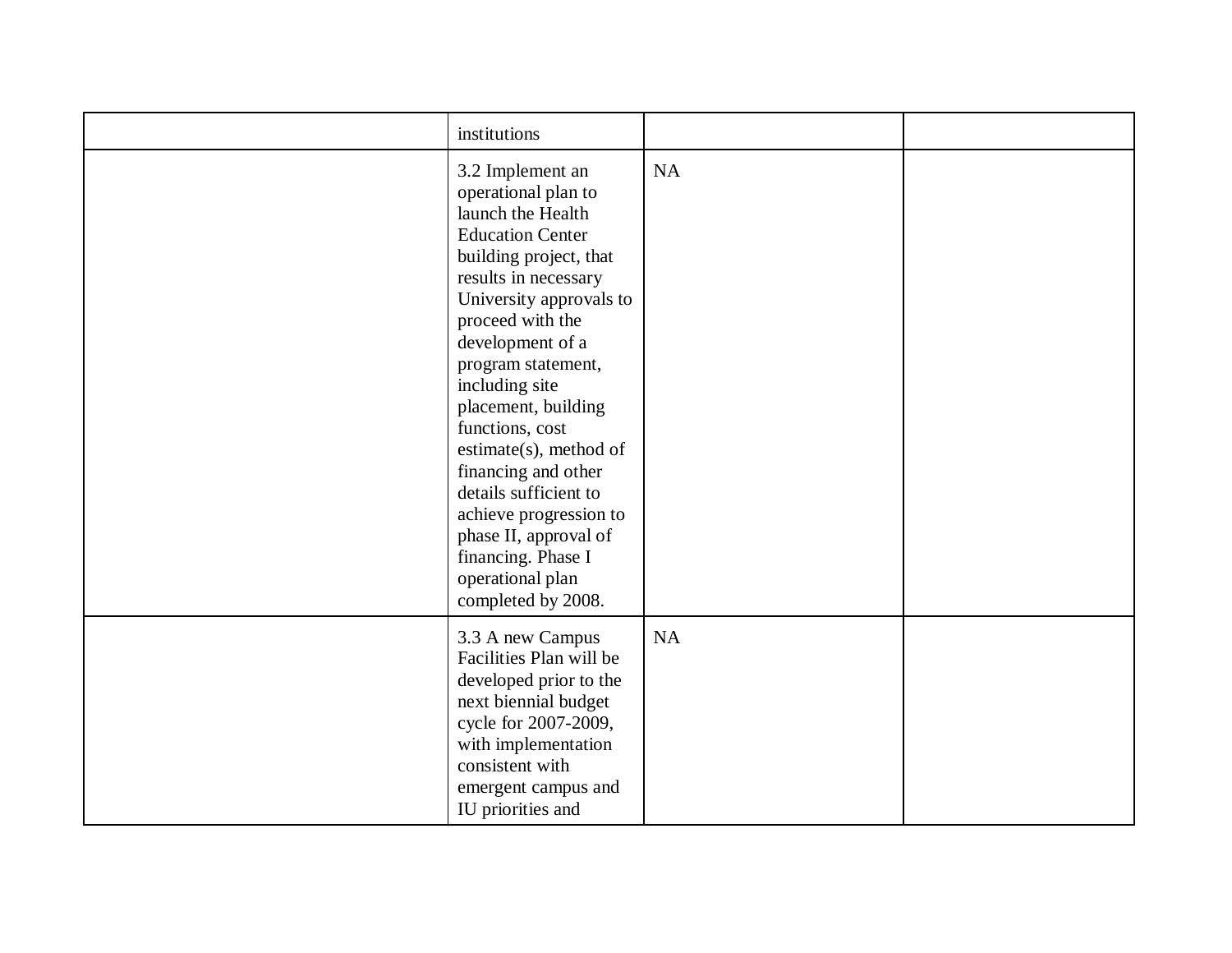|                                                                                                                                                                                                                                                                                                                                 | budget availability.                                                                                                                                                                                                                                                                                                                                                                                                            |                                                                                                               |                                                                                                    |
|---------------------------------------------------------------------------------------------------------------------------------------------------------------------------------------------------------------------------------------------------------------------------------------------------------------------------------|---------------------------------------------------------------------------------------------------------------------------------------------------------------------------------------------------------------------------------------------------------------------------------------------------------------------------------------------------------------------------------------------------------------------------------|---------------------------------------------------------------------------------------------------------------|----------------------------------------------------------------------------------------------------|
|                                                                                                                                                                                                                                                                                                                                 | 3.4 All campus units<br>will engage in<br>program/unit<br>assessment on an<br>ongoing basis and will<br>be able to demonstrate<br>actions taken in<br>response to the analysis<br>of their assessment<br>data.                                                                                                                                                                                                                  | Conduct annual exit survey<br>modeled on NSSE<br>Develop and utilize e-portfolios                             | 1) survey responses<br>2) portfolio analyses,<br>currently only in Writing                         |
| <b>Strategic Priority IV: Establish mutually</b><br>beneficial partnerships with regional<br>businesses, industries, governmental and<br>non-profit organizations, and other<br>educational institutions within strategically<br>reasoned parameters that are consonant<br>with the campus mission, vision, and<br>commitments. | 4.1 Kokomo levels of<br>community<br>engagement will equal<br>or exceed other<br>regional IU campuses<br>in number of<br>campus/community<br>partnerships/projects;<br>courses involving<br>community<br>engagement; students<br>involved in campus<br>facilitated community<br>engagement, including<br>internships and field<br>research; faculty and<br>staff who serve on area<br>boards; community<br>members who serve on | 1) Establish 2-3 mutually<br>beneficial partnerships per year<br>2) Increase internships by 2-<br>3% per year | Outcomes a identified in<br>MOU's or other documents<br>such as contracts<br>Number of internships |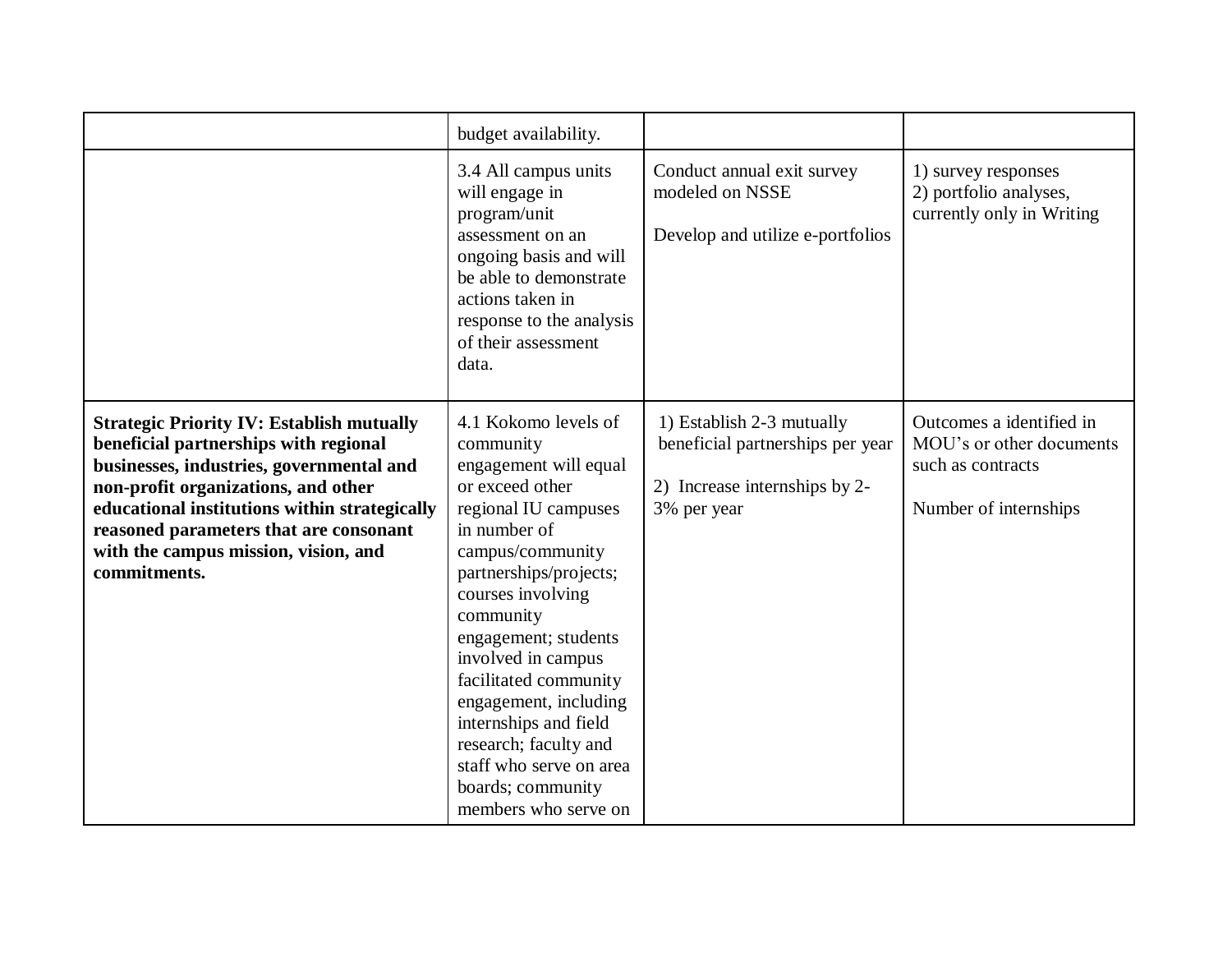|                                                                                                                                                              | campus boards or<br>participate regularly in<br>campus projects                                                                                                                                    |                                                                                  |                                |
|--------------------------------------------------------------------------------------------------------------------------------------------------------------|----------------------------------------------------------------------------------------------------------------------------------------------------------------------------------------------------|----------------------------------------------------------------------------------|--------------------------------|
| <b>Strategic Priority V: Promote campus</b><br>diversity to prepare our graduates to<br>function in a multi-racial, ethnic, gendered,<br>global environment. | 5.1 Kokomo will enroll<br>racially and ethnically<br>diverse students at a<br>rate equal to or greater<br>than the percentage of<br>minority population in<br>the region served by<br>the campus   | Continue outreach efforts,<br>especially student workers                         | Demographic measures           |
|                                                                                                                                                              | 5.2 Increase percentage<br>of diverse faculty and<br>staff to more closely<br>reflect racial and ethnic<br>diversity of region by<br>fall 2012                                                     | Adhere to campus policy                                                          | Demographics of staff          |
|                                                                                                                                                              | 5.3 Increase in the<br>exposure to<br>diversity/global<br>content, experiences,<br>and pedagogies will<br>constitute a discrete<br>and substantial portion<br>of the education of our<br>graduates | Diversity is included in campus<br>and General Studies curricula<br>requirements | Graduation requirements<br>met |
| <b>Strategic Priority VI: Enhance the</b>                                                                                                                    | 6.1 Develop and                                                                                                                                                                                    |                                                                                  |                                |